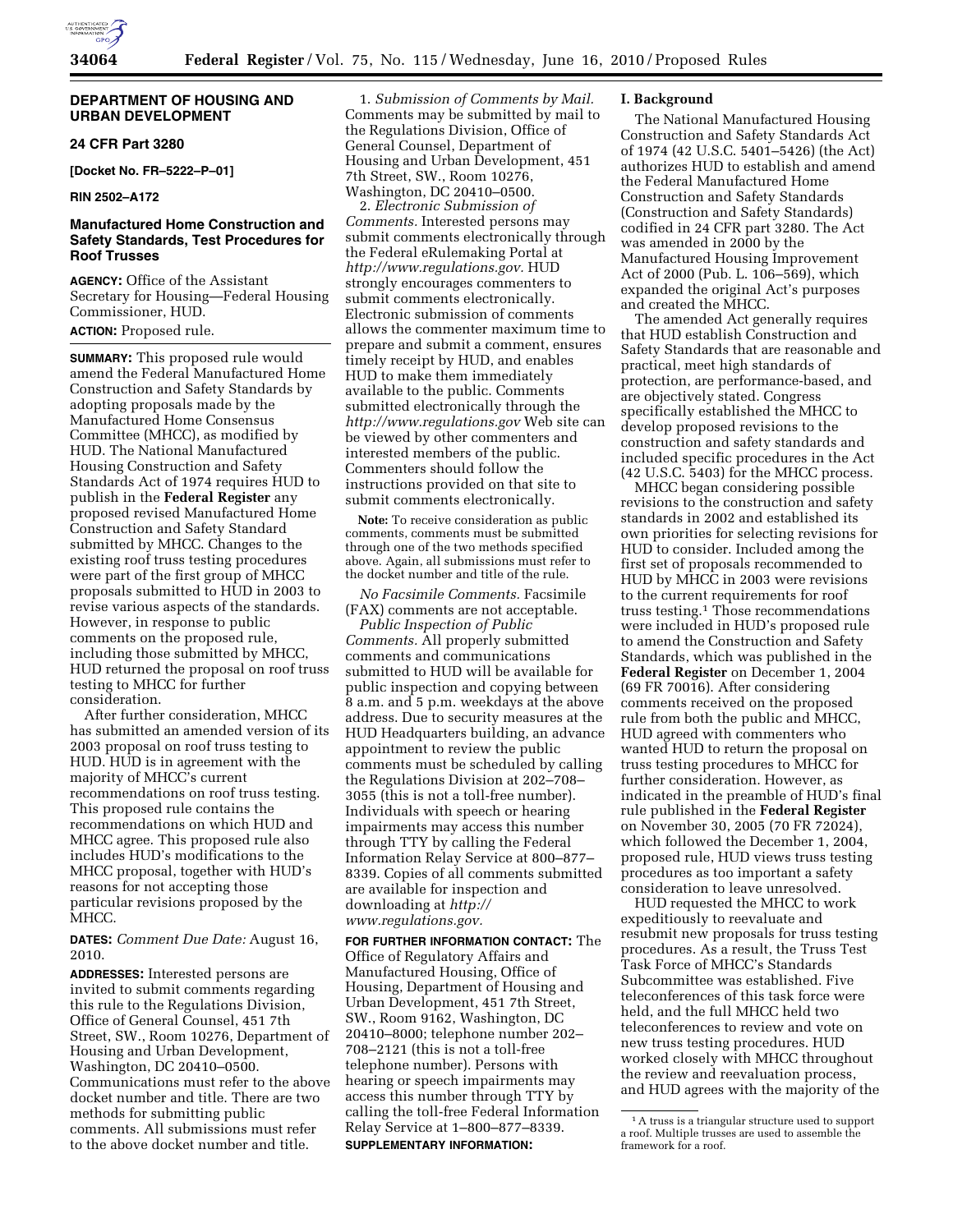new proposals made by MHCC. However, after careful review, HUD has made editorial revisions to the MHCC proposals and modified the MHCC's proposal regarding uplift testing. The following is a discussion of the specific revisions to the current roof truss testing requirements in § 3280.402 of the Construction and Safety Standards that are included in this proposed rule.

### **II. Proposed Changes**

The proposed rule would amend various paragraphs of § 3280.402, Test Procedures for Roof Trusses, of the Construction and Safety Standards.

#### *A. HUD Questions on Roof Trussing Presented in the November 30, 2005, Final Rule*

In returning the proposal on truss testing procedures to MHCC for further consideration, HUD asked MHCC, in the preamble to the November 30, 2005, final rule, to consider the following questions during its deliberations in formulating any revised proposals. The questions asked and MHCC actions taken are as follows:

(1) *Whether the nondestructive testing procedure for roof trusses that permits a lower overall factor of safety to be used in conducting the tests based on a presumed low failure rate for roof trusses should be eliminated.* 

*MHCC Recommendation:* In its previous proposal, MHCC recommended that this procedure be eliminated as a method for initially qualifying roof trusses. Further, MHCC had determined that the current requirements for providing minimum quality of materials and workmanship

associated with conducting the nondestructive qualification tests was impractical and probably not being adhered to in current testing of roof trusses. However, based on further review of economic factors and other considerations, MHCC decided to retain the nondestructive test procedure in its new proposal. MHCC also decided to change the name of the procedure to the ''proof load truss test procedure'' and added the requirement that trusses for the initial qualification and testing be of average quality of materials and workmanship. MHCC also provided for an increased factor of safety from 1.75 to 2.0 to be used to evaluate the trusses. MHCC also recommended a reduced load duration period for the overload test period of 6 hours, rather than the 12-hour period in the current requirements. This recommendation is based on the experience of truss fabricators who, in the task force proceedings, said that failures rarely occur after 6 hours of loading. Under MHCC's proposal, at least three consecutively tested trusses must pass all requirements of the test in order to qualify the truss design. More frequent follow-up testing was also recommended by MHCC due to the lower factor of safety permitted under this revised proof load truss testing approach.

(2) *Whether upright tensions tests are needed to evaluate the uplift resistance of the trusses.* 

*MHCC Recommendation:* Because of the variation in test results between trusses tested in the inverted and upright positions for uplift wind loads identified in earlier tests conducted by

the National Association of Home Builders Research Center (NAHB–RC), MHCC recommended a factor of safety of 2.5 be used for trusses tested in the inverted position, but also recommended that the current factor of safety of 1.75 be retained for trusses tested in the upright position. Trusses tested in the inverted position consistently failed at higher average loads (30 to 40 percent), had lower midspan deflections than trusses tested in the upright position, and in some truss designs experienced different failure modes than trusses tested in the upright position. MHCC also recommended that at least one uplift test be conducted for certain trusses designed to be used in Wind Zone I and that three consecutive uplift tests be performed for initial qualification of all trusses designed to be located in Wind Zones II or III.

*Note* that to ensure that manufactured homes survive the threats of hurricanes and other storms, HUD developed Wind Zone construction standards. Manufactured homes may be installed only in counties where they meet the Wind Zone construction standards that apply to that county. Wind Zone I homes have the least stringent construction standards and Wind Zone III homes have the most stringent construction standards. Homes designed and constructed to a higher Wind Zone can be installed in a lower Wind Zone (a Wind Zone III home can be installed in a Wind Zone I or II location). However, a Wind Zone I home cannot be installed in either a Wind Zone II or III area. As Figure 1 below displays, the overwhelming majority of the United States is designated as Wind Zone I.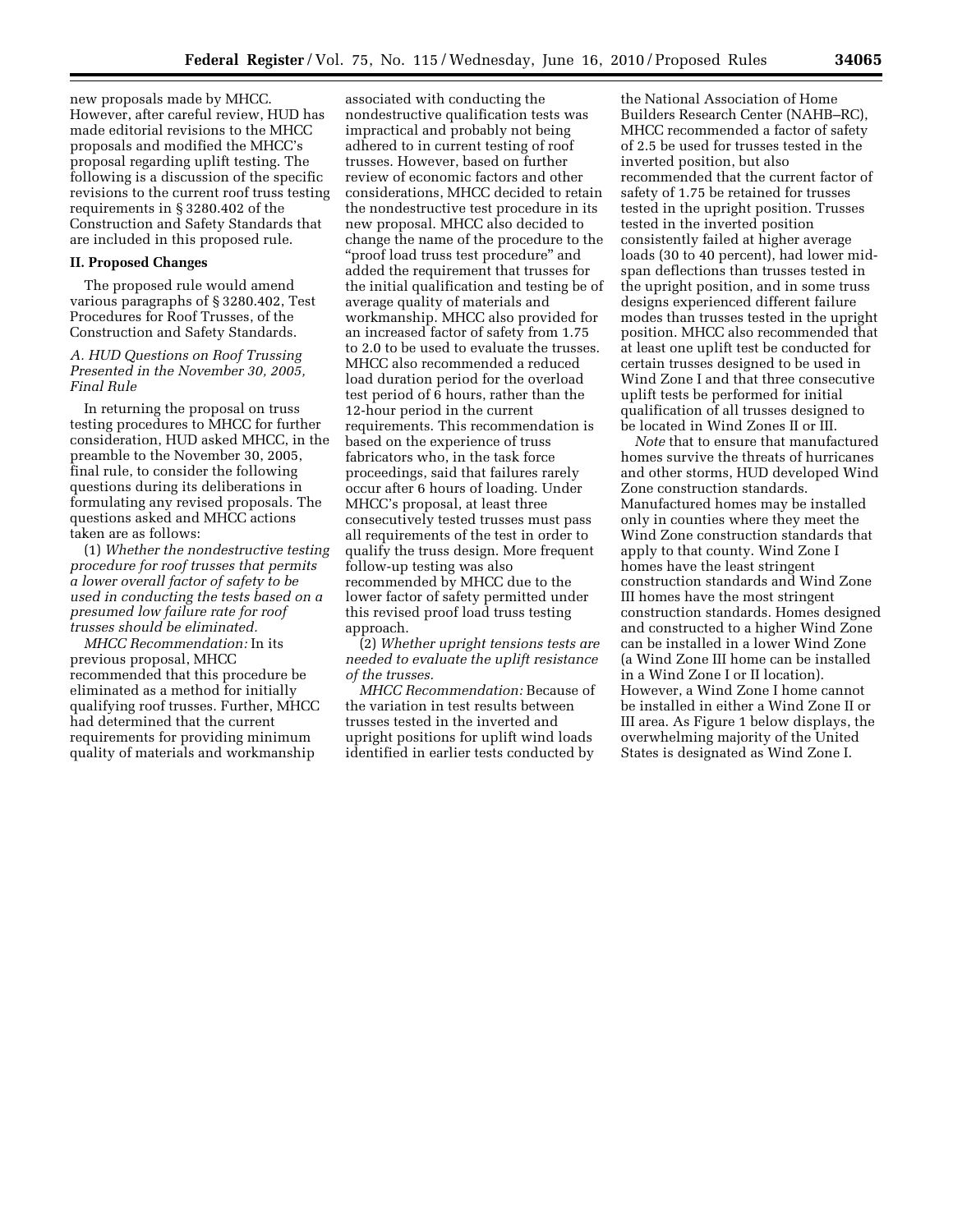

(3) *Should the factor of safety for uplift testing be reduced from 2.5 to the current requirement of 1.75, times the design wind pressures, in consideration of comments received regarding safety during testing?* 

*MHCC Recommendation:* MHCC recommended the use of the higher factor of safety of 2.5 for only those trusses tested in the inverted position. The safety concerns expressed in the comments on the December 1, 2004, proposed rule were for the higher loading that would be required for trusses tested in the upright position and not for trusses tested in the inverted position and for certain methods of applying the loads.

(4) *What are the costs associated with recommended revisions to the truss testing requirements?* 

*MHCC Recommendation:* The costs associated with its revised proposal were discussed with representatives of three truss fabricators during the discussions and deliberations of MHCC in developing its new recommendations for truss testing procedures. Two factors that would significantly reduce the cost impacts of the new MHCC proposal, from the original 2003 one, are recommendations to reinstate the nondestructive truss test procedure as the proof load truss test procedure and to generally limit the requirements for

uplift tests to trusses designed for use in Wind Zones II and III (approximately 80 percent of all homes produced are designed for use in Wind Zone I).

## *B. Comparison Between the Two MHCC Proposals for Truss Testing*

The following is a summary of the major differences between the recommendations in the original MHCC proposal, as published in the December 1, 2004, proposed rule, and their current recommendations as incorporated in this proposed rule. (*Note:* HUD did not modify the MHCC proposal for truss testing in the December 1, 2004, proposed rule.)

(1) The new proposal would maintain the nondestructive testing procedure permitted by the current rule, but would rename it as the ''proof load truss test procedure'' and also require three consecutive passing tests, a safety factor of 2.0 rather than the current 1.75 to be used in conducting the tests, and more frequent follow-up testing to be performed. However, the new proposal would reduce the overload test period from 12 hours to 6 hours, and allow the test specimens to be of average rather than minimum quality as required by the current rule. The December 1, 2004, proposed rule would have deleted the current provision for nondestructive

tests in the Construction and Safety Standards.

(2) In general, the number of required deflection measurements in this proposed rule would be fewer than originally recommended by MHCC, which HUD incorporated in the December 1, 2004, proposed rule. Under the original MHCC recommendation, deflection measurements would have been required at each truss panel point location and at the mid-span location between each panel point. This proposed rule incorporates MHCC's current recommendation that measurements be made at least at the mid-span and quarter points of the truss. However, scissors or other unique truss configurations would require measurement at as many additional bottom truss chord panel points as necessary to obtain an accurate representation of the deflected shape of the truss, in order to locate the point(s) of maximum deflection.

(3) The recovery deflections limits after live loads are removed would be reduced, to L/360, for both the nondestructive and ultimate test procedures to be consistent with other test standards for truss testing. The December 1, 2004, proposed rule would have established recovery limits at a more restrictive level of L/480.

# **Figure 1. Wind Zones**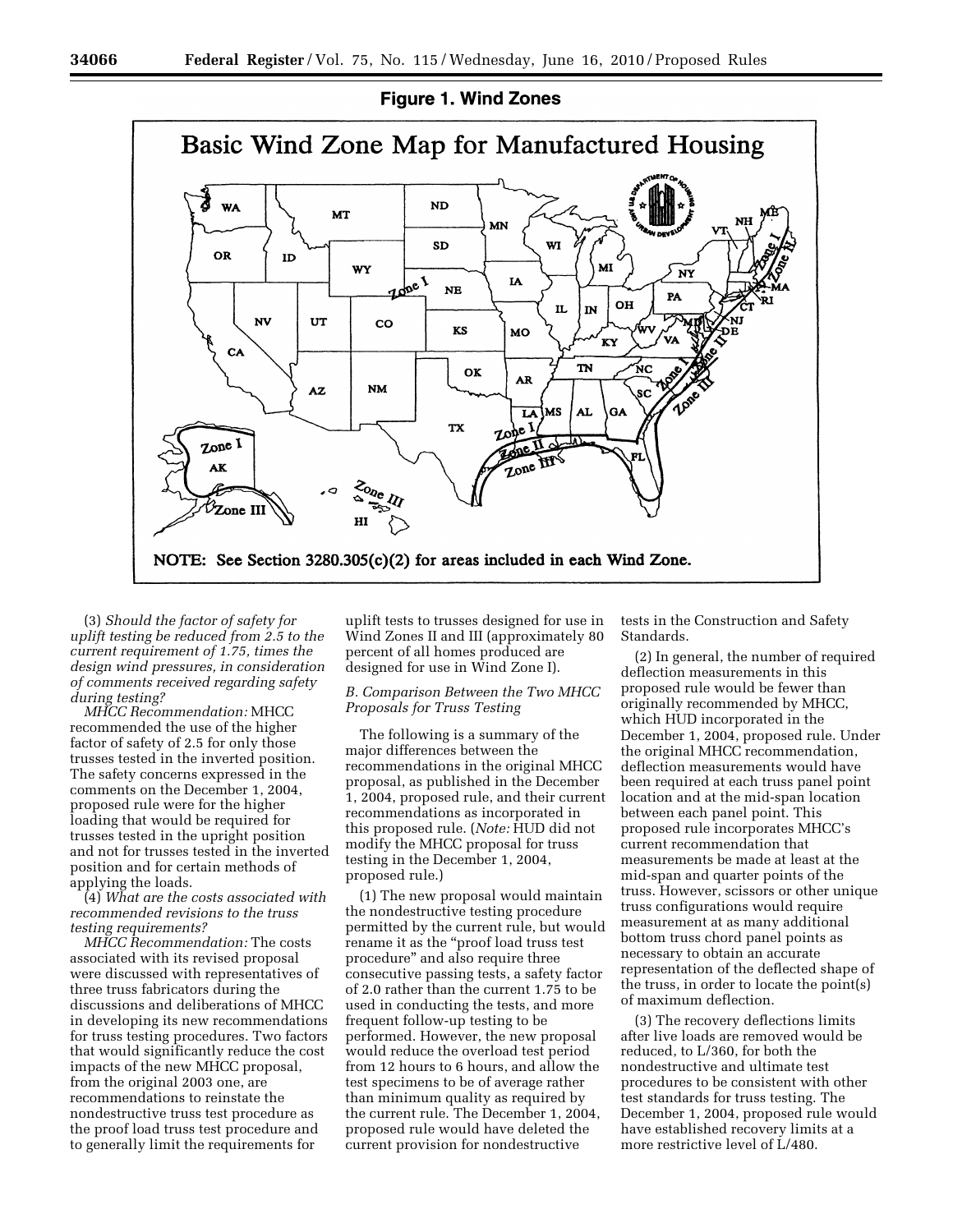(4) The new proposed rule would permit trusses to be tested for uplift loads in either the upright or inverted position. However, the factor of safety would be reduced to 1.75 for upright tests, while maintaining the current 2.5 factor of safety for inverted tests. The new proposal would generally require only three consecutive successful uplift tests for trusses designed to be used in Wind Zones II and III. Only one test would be required for trusses designed for use in Wind Zone I, or, the design may be certified by a Registered Engineer or Registered Architect or independent third-party agency. The December 1, 2004, proposed rule would have required three uplift tests to be conducted in all Wind Zones in the upright position using a factor of safety of 2.5.

(5) The new proposed rule would require at least one follow-up test to be conducted for each truss design for every 2,500 trusses produced that are qualified using the revised proof load test procedure. One follow-up test would be required for every 4,000 trusses produced that are qualified under the ultimate load test procedure, and the same frequency of follow-up testing would be required for uplift load tests (1/2,500 for the proof load test and 1/4,000 for the ultimate load test) for trusses designed to be used in Wind Zones II and III. The December 1, 2004, proposal included provisions only for the ultimate load test procedure; in addition it would have required one test for every 4,000 trusses produced, and did not include specific requirements for follow-up testing for uplift load.

As a result of the above differences, the new MHCC recommendations in this proposed rule would have less of a cost impact than the recommendations that were included in the December 1, 2004, proposed rule. Cost analysis prepared by HUD suggests that the change in cost would primarily be due to a reduction in the estimated number of homes produced annually, from 170,000 homes to 145,000 homes, and by limiting the new truss testing provisions for uplift wind forces to Wind Zones II and III, which affects only about 20 percent of overall truss production. HUD estimates that this proposed rule would result in an overall reduction in the estimated cost impact from \$13 million annually, as stated in the December 1, 2004, proposed rule, to about \$6 million annually, and would reduce the average cost impact per home from \$77 to \$41.

## **III. Modifications to MHCC Recommendations**

After reviewing the proposed recommendations for the revised truss testing procedures recommended by MHCC, HUD had concerns regarding one of MHCC's recommendations for uplift load testing. MHCC and HUD had the opportunity to discuss HUD's concerns during several teleconference meetings of MHCC, its Standards Subcommittee, and the Truss Test Task Force. The regulatory text of the MHCC recommendation, as submitted to HUD, and HUD's changes to that recommendation are published in full in this proposed rule. HUD is specifically soliciting comments from the public on both MHCC's recommendation as submitted to HUD, and HUD's modification of its recommendation.

Other editorial modifications to the document HUD received from MHCC have been made throughout this proposed rule to be consistent with the formatting of **Federal Register**  documents or for consistency with other requirements of the Home Construction and Safety Standards. For the convenience of the public, rather than publishing both the entire MHCC document and HUD's edited version of the document, HUD is publishing a single proposed rule with the original text of the MHCC document following HUD's discussion.

# *HUD's Modifications to MHCC's Proposed Revision to § 3280.402(d)(3)*

HUD is modifying the proposed recommendation from MHCC on uplift testing, because the MHCC's provisions for uplift load tests would have permitted testing in either the inverted or upright position in Wind Zones II and III. HUD's modification is based in part on the findings of a study conducted by NAHB–RC, ''Comparison of Methods for Wind Uplift Load Testing of Roof Trusses for Manufactured Housing,'' and the requirements of the National Fire Protection Association (NFPA) consensus process related to uplift testing. In particular, the NAHB–RC study found that trusses tested in the inverted position failed at higher loads, had smaller mid-span deflections, and experienced different fail modes than trusses tested in the upright position. This is because the difference in truss orientation results in the uplift load being applied by pulling up on the top chord of the truss in the upright position (in the manner in which the wind would apply load to the trusses), while, in the inverted position, the

uplift load is applied by pushing down on the bottom chord of the truss.

HUD modified the MHCC proposal by permitting use of the upright uplift load test only to evaluate trusses for use in Wind Zones II and III. HUD made this modification because resistance to high uplift wind forces is often critical in preventing major damage to the roof or structure in high-wind areas, and the inverted test may not provide appropriate assessment of the ability of certain truss designs to resist those wind loads. However, HUD did accept that part of the MHCC proposal that allowed either the upright or inverted test method to be used in Wind Zone I, using the same overload factors recommended by MHCC. This is because the wind uplift load is relatively small in Wind Zone I and rarely affects the overall design requirements for the truss.

The regulatory language submitted by MHCC on this section, including introductory language that has not been modified but which provides context for MHCC's language, is as follows:

- \* \* \* \* \*
- (d) \* \* \*

(3) Uplift Load Tests. Each truss design must also pass all requirements of the uplift load test, as applicable, in paragraph (i) or (ii) and paragraphs (iii) and (iv) of this section.

\* \* \* \* \* (iii) Trusses designed for use in Wind Zone I, when tested [*see* (i) above], must be tested in either the inverted position to 2.5 times the net wind uplift load or in the upright position to 1.75 times the net wind uplift load. Trusses designed for use in Wind Zones II and III must be tested in the inverted position to 2.5 times the uplift load, minus the dead load, or to 1.75 times the uplift load, minus the dead load in the upright position. [*See* Figure 3280.402(b)(3)].

(iv) The following describes how to conduct the uplift test with the truss in the upright position. Similar procedures must be used if conducting the test in the inverted position.

\* \* \* \* \*

(D) Continue to load the truss to 1.75 times the net uplift load and maintain the full load for one minute. (When tested in the inverted position, continue to load the truss to 2.5 times the net uplift load and maintain the load for 3 hours.) *See* paragraph (i) for the net uplift load in Wind Zone I and paragraph (ii) for the uplift load for Wind Zones II and III. Regardless of the test position of the truss, upright or inverted, trusses maintain the overload for the specified time period without rupture, fracture, or excessive yielding.

\* \* \* \* \*

#### **IV. Specific Issues for Comment**

The public is invited to comment on any of the specific provisions included in this proposed rule and is also invited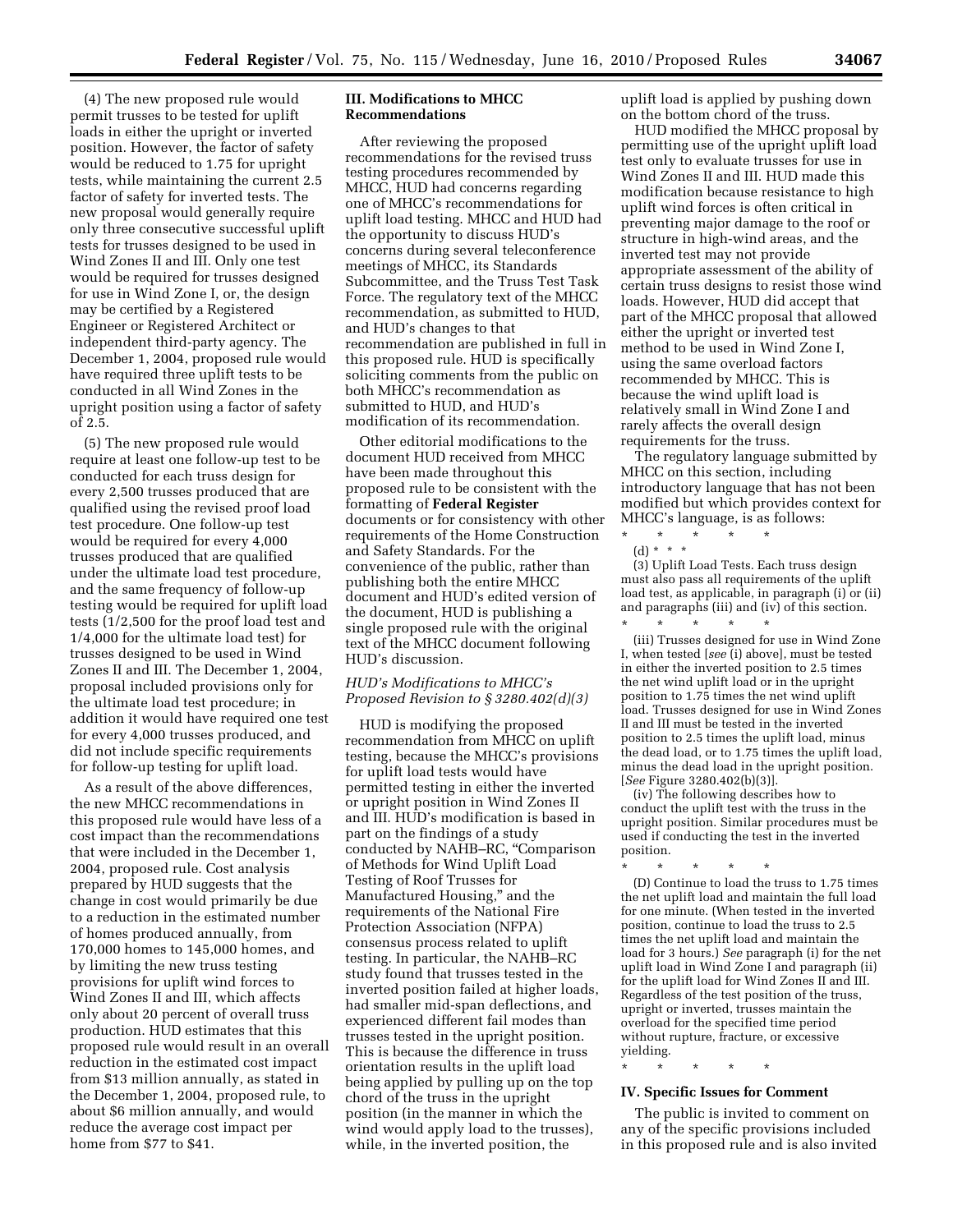to comment on the following questions and on any other related matters or suggestions regarding this proposed rule:

(1) Under the proposed rule, the proof load test or the ultimate load test can be used to qualify trusses in high snow load areas. Should the more stringent and reliable ultimate load test procedure be required only to qualify roof trusses designed for use in high snow load areas such as the North and Middle Roof Load Zones, where the risk of roof and truss failure is greater?

(2) Should the spacing between hydraulic or pneumatic cylinders for the test fixture be increased from 12 inches to 24 inches in Figures 3280.402(b)(1) and 3280.402(e)(1)? Should the distance between friction pads along the top chord of the truss of the test fixture be increased from 6 inches to 12 inches in Figure 3280.402(b)(1)? Should the distance between one-inch straps attached around the cylinder shoe and the top chord of the truss of the test fixture be increased from 6 inches to 12 inches in Figure 3280.402(e)(1)?

(3) Should the overload period for all wind uplift tests be increased from one minute to 3 hours, as is currently required for uplift tests in the standards for the inverted test procedure?

(4) Should a wind uplift test always be required for trusses qualified for use in Wind Zone I instead of allowing the determination to be made by a Registered Engineer or Registered Architect or independent third-party agency that is certifying the design?

#### **V. Findings and Certifications**

## *Executive Order 12866, Regulatory Planning and Review*

The Office of Management and Budget (OMB) reviewed this rule under Executive Order 12866 *Regulatory Planning and Review.* This rule was determined to be a "significant" regulatory action," as defined in section 3(f) of the Order (although not an economically significant regulatory action under the Order). If adopted in final, this rule would affect costs for manufactured home manufacturers in two ways. First, the cost of roof trusses would increase in order to meet the new testing standards. Second, manufactured home manufacturers would be required to assure that their truss designs have been retested and recertified by truss fabricators to comply with the revised testing requirements. Although this rule would require at least two follow-up tests per year for each truss design, at the current low production rates, no additional testing would be needed beyond current practice. Thus, the

retesting provision would not add to the compliance cost of the rule. The evaluation of costs also depends on the final location placement of the manufactured homes; that is, in which Wind Zone a manufactured home is located. HUD has assessed the total costs and benefits of this rule to be between \$7.476 million and \$36.447 million annually.

As noted in the preamble, Wind Zone I homes have the least stringent construction standards and Wind Zone III homes have the most stringent construction standards. In addition, Figure 1 in the preamble evidences, the overwhelming majority of the United States is designated as Wind Zone I. The estimated cost impact for the proposed rule takes into consideration the impact on truss construction of the retesting requirements (which are a one-time cost and not a continuing cost), and costs for follow-up testing of roof trusses. Each of these is evaluated with respect to wind zone classifications. Eighty percent of the 55,000 units produced annually are produced to Wind Zone I standards.

The average cost to meet the new standards is \$0.50 per truss in Wind Zone I and \$1.00 per truss in Wind Zones II and III. Further, approximately 30 percent of trusses will require redesign in Wind Zone I, while all trusses (100 percent) will require redesign for placement in Wind Zones II and III. Based on an average of 34 trusses per transportable section in Wind Zone I and 51 in Wind Zone II and III, and 1.64 transportable sections per home, the total cost of this requirement is \$1.285 million (72,000 transportable sections \* 34 trusses per section \* \$0.50 increase in production cost \* 30% of homes in Wind Zone I; plus 18,000 transportable sections \* 51 trusses per section \* \$1.00 increase in production cost \* 100% of homes in Wind Zones II & III) annually.

After truss fabricators make any needed changes to truss designs, manufactured home manufacturers must ensure that all truss designs being used have been retested and re-certified. The average cost to re-test and re-certify each truss design is \$500. HUD estimates that 1,200 truss designs for Wind Zone I and 300 for Wind Zones II and III will require re-certification. Thus, the total cost for this requirement equals \$750,000 (\$500 cost of re-certification \* 1,200 truss designs in Wind Zone I; plus \$500 cost of re-certification \* 300 truss designs in Wind Zones II and III). Totaling the increased construction cost and the cost of re-certification, this proposed rule, if adopted in final, would impose a total one-time cost of \$2,035,200 on manufacturers of manufactured housing. Both the redesign and re-certification costs are onetime costs borne at the time of production. This rule would not impose any recurring costs.

With respect to benefits, the proposed standards will make manufactured housing less susceptible to wind damage and downward pressure by enhancing roof construction. In addition, there will be less collateral damage to housing and other structures adjacent to manufactured housing. HUD estimates that the median annual property damage from hurricanes and tropical storms is \$1,879.5 million. Based on 2008 housing data from the U.S. Postal Service and the Census Bureau's Survey of Manufactured Housing, newly shipped manufactured housing accounts for 0.076 percent of the total housing stock in States prone to hurricane strikes. An approximation of the damage occurring to manufactured housing totals \$1.42 million (\$1,879.5 million \* 0.076 percent). If this proposed rule were adopted in final, a portion of this \$1.42 million would be avoided annually. Assuming an annual reduction of the expected property damage by one-fourth (\$355,922) to one-half (\$711,904) because of the stronger trusses, the discounted present value of the annual benefits of the rule would range from \$12.221 to \$34.442 million, assuming a 3 percent discount rate, and from \$5.441 to \$20.882 million, assuming a 7 percent discount rate. In addition to avoiding property damage, this rule would also prevent injuries and deaths that occur during hurricanes, tropical storms, and other high wind events; although it is difficult to estimate the number of injuries and deaths that would be prevented. However, it is reasonable to expect that deaths and injuries would decrease in response to these proposed standards.

In summary, this proposed rule, if implemented in final, would impose one-time costs totaling \$2.035 million, and create discounted benefits of \$5.441 million to \$34.442 million, depending on the discount rate. Thus, the total impact of this rule—the sum of the total costs and benefits—would be between \$7.476 million and \$36.447 million annually.

The docket file is available for public inspection in the Regulations Division, Office of General Counsel, Department of Housing and Urban Development, 451 7th Street, SW., Room 10276, Washington, DC 20410–0500. Due to security measures at the HUD Headquarters building, please schedule an advance appointment to review the public comments by calling the Regulations Division at 202–402–3055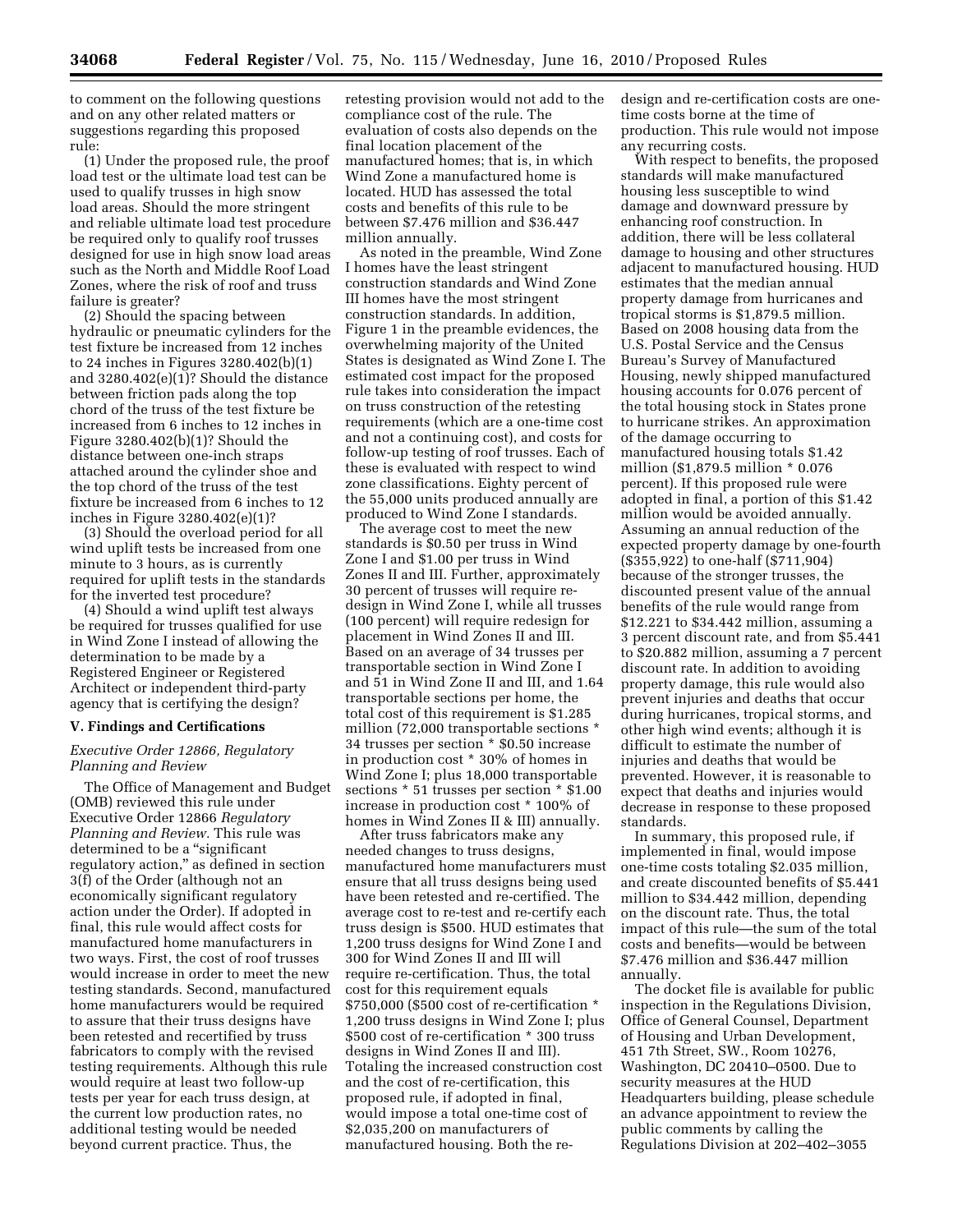(this is not a toll-free number). Individuals with speech or hearing impairments may access this number through TTY by calling the Federal Information Relay Service at 800–877– 8339.

#### *Environmental Impact*

A Finding of No Significant Impact with respect to the environment has been made in accordance with HUD regulations at 24 CFR part 50, which implement section 102(2)(C) of the National Environmental Policy Act of 1969 (42 U.S.C. 4332(2)(C)). That finding is available for public inspection between the hours of 8 a.m. and 5 p.m. weekdays in the Regulations Division, Office of General Counsel, Department of Housing and Urban Development, 451 7th Street, SW., Room 10276, Washington, DC 20410–0500. Due to security measures at the HUD Headquarters building, please schedule an appointment to review the finding by calling the Regulations Division at 202– 708–3055 (this is not a toll-free number).

#### *Regulatory Flexibility Act*

The Regulatory Flexibility Act (RFA) (5 U.S.C. 601 *et seq.*) generally requires an agency to conduct a regulatory flexibility analysis of any rule subject to notice and comment rulemaking requirements, unless the agency certifies that the rule will not have a significant economic impact on a substantial number of small entities. This rule would regulate establishments primarily engaged in making manufactured homes under North American Industry Classification Standard (NAICS) 32991. The Small Business Administration's size standards define as small an establishment primarily engaged in making manufactured homes if it does not exceed 500 employees. Of the 137 manufactured home operations included under this NAICS definition, 60 are small manufacturers that fall below the small business threshold of 500 employees. The rule would apply to all of the manufacturers and would, therefore, affect a substantial number of small entities. For the reasons stated below, HUD knows of no instance in which a manufactured home manufacturer with fewer than 500 employees would be significantly affected by this rule.

HUD, with the concurrence of the MHCC, conducted an economic cost impact analysis for this rule. A copy of the analysis is available for public

inspection and copying between 8 a.m. and 5 p.m. weekdays at the Regulations Division, Office of General Counsel, Department of Housing and Urban Development, 451 7th Street, SW., Room 10276, Washington, DC 20410– 0500. The analysis determined the average potential cost impact, based on a per-home cost, to be approximately \$37, multiplied by an estimated number of 55,000 homes produced in a year, which equals about \$2.035 million annually. The per-home cost impact would range from approximately \$22 in Wind Zone I, based on an annual production estimate of 44,000 manufactured homes, to \$97 in Wind Zone II and Wind Zone III, based on a production estimate of 11,000 manufactured homes. This does not represent a significant economic effect on either an industry-wide or per-unit basis.

These two relatively small increases in cost would not impose a significant burden for a small business for homes that typically cost the purchaser between \$40,000 and \$100,000. Therefore, although this rule would affect a substantial number of small entities, it would not have a significant economic impact on them. Accordingly, the undersigned certifies that this rule will not have a significant economic impact on a substantial number of small entities.

Notwithstanding HUD's view that this rule will not have a significant effect on a substantial number of small entities, HUD specifically invites comments regarding any less burdensome alternatives to this rule that will meet HUD's objectives as described in this preamble.

#### *Executive Order 13132, Federalism*

Executive Order 13132 (entitled ''Federalism'') prohibits an agency from promulgating a regulation that has federalism implications and either imposes substantial direct compliance costs on State and local governments and is not required by statute, or the rule preempts State law, unless the agency meets the consultation and funding requirements of section 6 of the Executive Order. This rule does not have federalism implications and does not impose substantial direct compliance costs on State and local governments or preempt State law within the meaning of the Executive Order.

#### *Unfunded Mandates Reform Act*

Title II of the Unfunded Mandates Reform Act of 1995 (2 U.S.C. 1531– 1538) (UMRA) establishes requirements for Federal agencies to assess the effects of their regulatory actions on State, local, and Tribal governments and on the private sector. This rule does not impose any Federal mandates on any State, local, or Tribal governments or the private sector within the meaning of UMRA.

## *Catalog of Federal Domestic Assistance*

The Catalog of Federal Domestic Assistance number for Manufactured Home Construction and Safety Standards is 14.171.

#### **List of Subjects in 24 CFR Part 3280**

Housing standards, Incorporation by reference, Manufactured homes.

Accordingly, for the reasons stated in the preamble, HUD proposes to amend 24 CFR part 3280 to read as follows:

#### **PART 3280—MANUFACTURED HOME CONSTRUCTION AND SAFETY STANDARDS**

1. The authority citation for part 3280 continues to read as follows:

**Authority:** 42 U.S.C. 3535(d), 5403, and 5424.

2. Revise § 3280.402 to read as follows:

#### **§ 3280.402 Test procedures for roof trusses**

(a) *Roof load tests.* This section provides the roof truss test procedure for vertical loading conditions. Where roof trusses act as support for other members, have eave or cornice projections, or support concentrated loads, roof trusses must also be tested for those conditions.

(b) *General.* Trusses must be tested in a truss test fixture that replicates the design loads, and actual support points, and does not restrain horizontal movement. When tested singly or in groups of two or more trusses, trusses shall be mounted on supports and positioned as intended to be installed in the manufactured home in order to give the required clear span distance (L) and eave or cornice distance (Lo), if applicable, as specified in the design.

(l) When trusses are tested singly, trusses shall be positioned in a test fixture, with supports properly located and the roof loads evenly applied. *See*  Figure 3280.402(b)(1).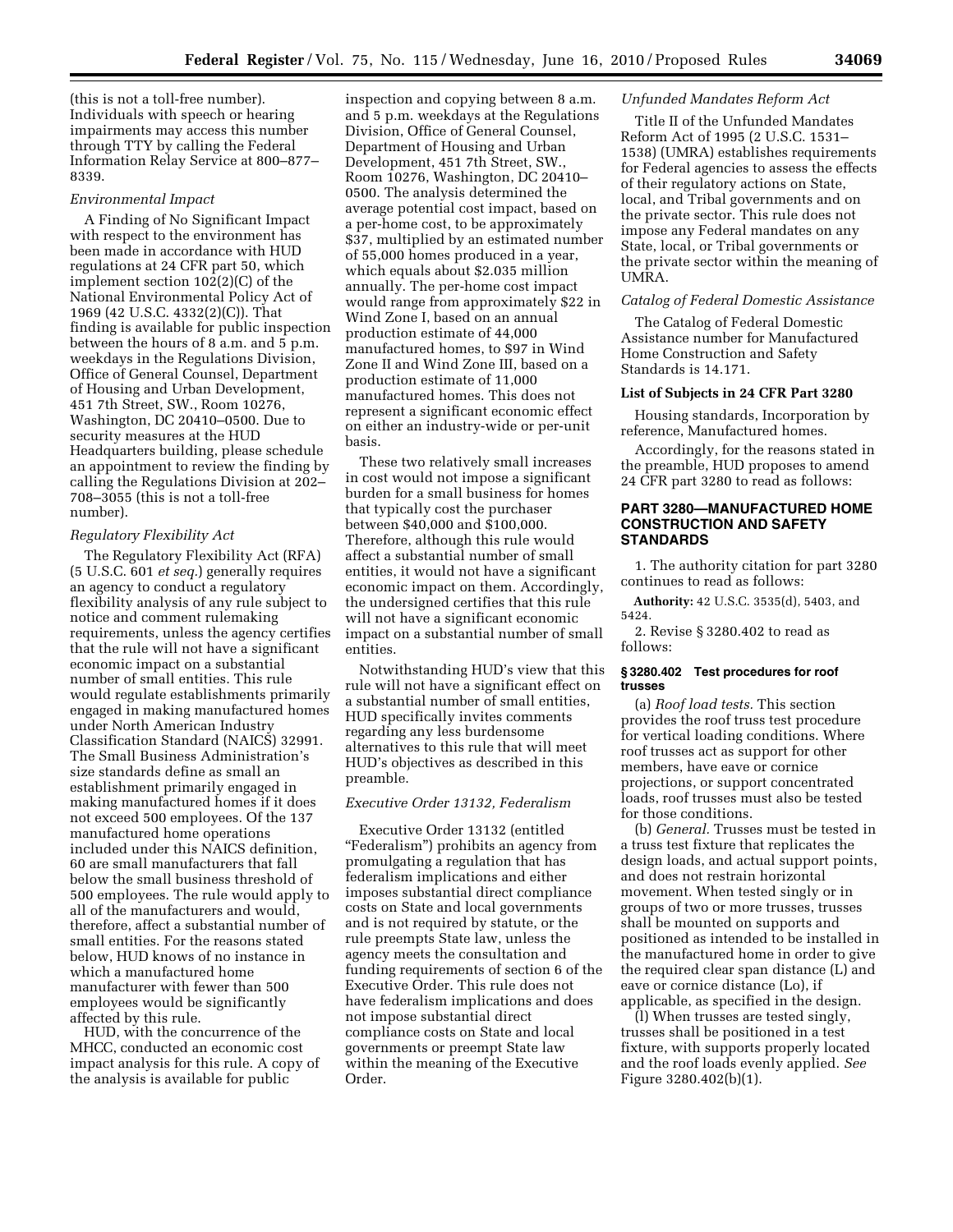# Figure  $3280.402(b)(1)$  – Test fixture for testing trusses singly.



more, the top chords are permitted to be sheathed with nominal 1/4-inch x 12 inch plywood strips. The plywood strips shall be at least long enough to cover the top chords of the trusses at the designated design truss spacing. Adjacent plywood strips shall be

plywood strips shall be nailed with 4d nails or equivalent staples no closer than 8 inches on center along the top chord. The bottom chords of the adjacent trusses shall be permitted to be one of the following:

(i) Unbraced; or

cross-braced) with 1-inch x 2-inch stripping no closer than 24 inches on center, nailed with only one 8d nail at each truss. *See* Figure 3280.402(b)(2).



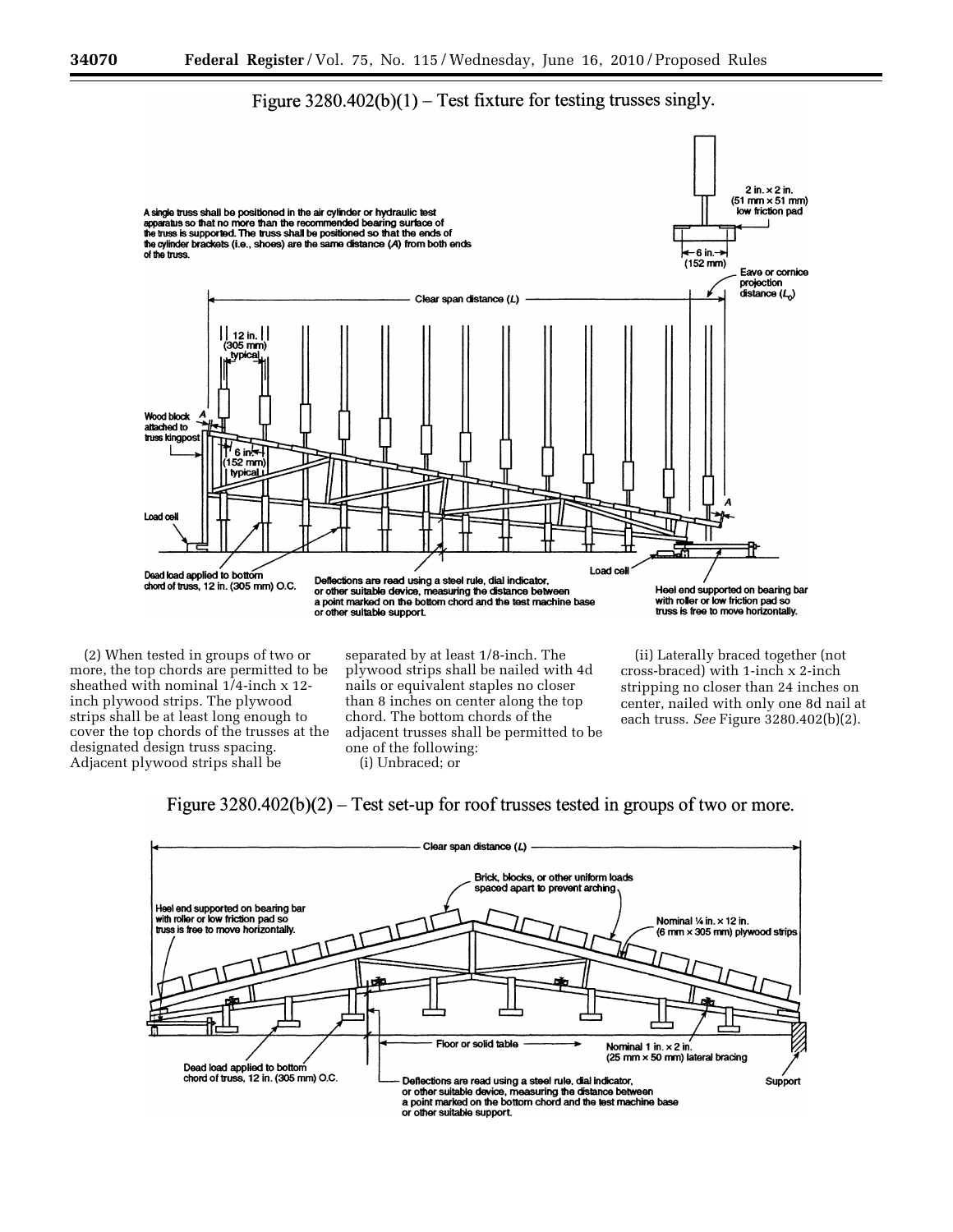(c) *Measuring and loading methods.*  Deflections must be measured at the free end of an eave or cornice projection and at least at the truss mid-span and quarter points. Scissors or other unique truss configurations are to be measured at as many additional bottom chord panel points as necessary to obtain an accurate representation of the deflected shape of the truss so as to be able to locate and record the point(s) of maximum deflection. Deflections must be read and recorded relative to a fixed reference datum. Deflections must be read and recorded to the nearest 1/32 inch. Dead load must be applied to the top and bottom chord, and live load must be applied to the top chord through a suitable hydraulic, pneumatic, or mechanical system or weights to simulate design loads. Load unit weights for uniformly distributed top chord loads must be separated so that arch action does not occur and spaced not more than 12 inches on center so as to simulate uniform loading. Bottom chord loading must be spaced as uniformly as practical. Truss gravity loads must be calculated based on the overall truss length (horizontal projection), including eave or cornice projections.

(d) *Testing procedures.* Either the testing method in paragraph (d)(1) or (d)(2) of this section may be used, and the testing method in paragraph (d)(3) of this section must be used, to test trusses to establish compliance with the provisions of these standards.

(1) *Proof load truss test procedure.* At least three average quality/consecutively tested trusses must pass all requirements of the test, for initial qualification of the truss design. All tests for initial qualification of the truss designs evaluated by this procedure must be certified by a Registered Engineer or Registered Architect, or by an independent third-party agency. An in-house quality control and follow-up testing program (*see* paragraphs (e) and (f) of this section) must be approved prior to entering production of any truss design evaluated by this procedure.

(i) *Dead load.* Measure and record initial elevation of the truss or trusses in the test position at no load. Apply dead loads to the top and bottom chords of the truss that are representative of the actual weights of materials to be supported by the truss. However, the dead load may be applied as indicated in paragraph (e)(4) of this section for ongoing follow-up testing only. Dead loads to be applied to the truss test assembly are permitted to include only the weights of materials supported by the truss and not the weight of the truss itself. However, readings from load cells

(when used) on which the test truss rests must reflect the sum of the applied load plus the weight of the truss. Apply dead loads and hold for 5 minutes. Measure and record the deflections.

(ii) *Live load.* Maintaining the dead loads, apply live load to the top chord in approximate 1⁄4 live load increments until dead load plus the live load is reached. Measure and record the deflections no sooner than one minute after each 1⁄4 live load increment has been applied and 5 minutes after the full live load has been reached.

(iii) *Initial recovery phase.* Remove the design live load but not the dead load. Measure and record the deflections 5 minutes after the total live load has been removed.

(iv) Continue to load the truss to dead load plus 2.0 times the design live load. Maintain this loading for 6 hours and inspect the truss for failure. Failure is rupture, fracture, or excessive yielding.

(v) *Final recovery phase.* Remove 2.0 times the design live load, but not the dead load. Measure and record deflections within 4 hours after removing 2.0 times the design live load.

(vi) *Acceptance criteria.* The truss design shall be considered to have passed if all of the following conditions are met:

(A) The maximum deflection between no load and dead load must be L/480 or less for simply supported clear spans and Lo/180 or less for eave and cornice projections; and

(B) The maximum deflection between dead load and design live load must be L/180 or less for simply supported clear spans and Lo/90 or less for eave and cornice projections; and

(C) After the design live load is removed and with the dead load still applied, the maximum recovery deflection must be L/360 or less for simply supported spans and Lo/180 or less for eave and cornice projections; and

(D) The truss must maintain the overload condition for 6 hours without rupture or fracture, or excessive yielding; and

(E) After 2.0 times the design live load has been removed, and with the dead load still applied, the maximum recovery deflection must be L/180 or less for simply supported clear spans and Lo/90 or less for eave and cornice projections; and

(F) As applicable, each truss design must also meet all requirements for uplift loads required by paragraph (d)(3) of this section. For Wind Zone I uplift load requirements, *see* paragraph (d)(3)(i) of this section. For Wind Zones II and III uplift load requirements, *see*  paragraph (d)(3)(ii) of this section.

(2) *Ultimate load truss test procedure.*  (i) At least three average quality/ consecutively tested trusses must pass all requirements of the test, for initial qualification of the truss design. All tests for initial qualification of the truss designs evaluated by this procedure must be certified by a Registered Engineer or Registered Architect, or by an independent third-party agency. An in-house quality control and follow-up testing program (*see* paragraphs (e) and (f) of this section) must be approved prior to entering production of any truss design evaluated by this procedure.

(ii) *Dead load.* Measure and record initial elevation of the truss or trusses in the test position at no load. Apply dead loads to the top and bottom chords of the truss that are representative of the actual weights of materials to be supported by the truss. However, the dead load may be applied as indicated in paragraph (e)(4) of this section for ongoing follow-up testing only. Dead loads to be applied to the truss test assembly shall be permitted to include only the weights of materials supported by the truss, and not the weight of the truss itself. However, readings from load cells (when used) on which the test truss rests must reflect the sum of the applied load plus the weight of the truss. Apply dead loads and hold for 5 minutes. Measure and record the deflections.

(iii) *Live load.* Maintaining the dead loads, apply live load at a uniform rate to the top chord in approximate 1⁄4 live load increments until the dead load plus the live load is reached. Measure and record the deflections no sooner than one minute after each 1⁄4 live load increment has been applied and 5 minutes after the full live load has been reached.

(iv) *Initial recovery phase.* Remove the design live load but not the dead load. Measure and record the deflections 5 minutes after the design live load has been removed.

(v) *Overload phase.* After the recovery phase is completed, reapply the full live load to the truss assembly. Additional loading shall then be applied continuously until the dead load plus 2.5 times the design live load is reached. This overload condition must be maintained for at least 5 minutes.

(vi) *Final recovery phase.* Remove 2.5 times the design live load but not the dead load. Measure and record deflections within 4 hours after 2.5 times the design live load has been removed.

(vii) *Acceptance criteria.* The truss design is considered to be acceptable if all of the following conditions are met: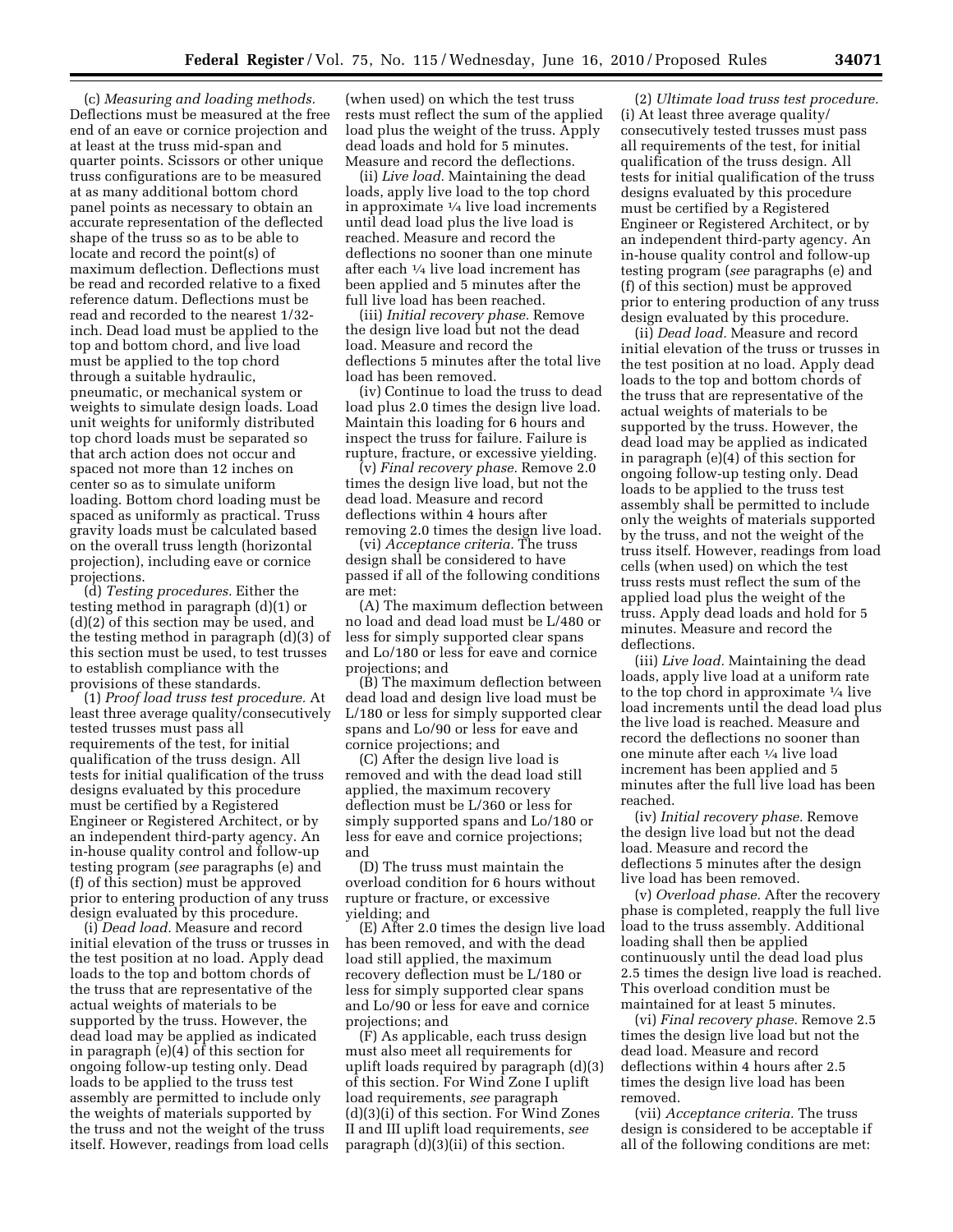(A) The maximum deflection between no load and dead load must be L/480 or less for simply supported clear spans and Lo/180 or less for eave and cornice projections; and

(B) Dead load-to-design live load deflections shall be L/180 or less for simply supported clear spans and Lo/90 or less for eave and cornice projections; and

(C) After the design live load is removed and with the dead load still applied, the maximum recovery deflection must be L/360 or less for simply supported spans and Lo/180 or less for eave and cornice projections; and

(D) The truss shall maintain the overload condition for 5 minutes without rupture, fracture, or excessive yielding; and

(E) After 2.5 times the design live load is removed and with the dead load still applied, the truss must recover to at least L/180 for simply supported clear spans, and Lo/90 for eave and cornice within 4 hours after the total live load has been removed; and

(F) As applicable, each truss design must also meet all requirements for uplift loads in Wind Zone I or Wind Zone II and III, as required by paragraph (d)(3) of this section. For Wind Zone I uplift load requirements, *see* paragraph (d)(3)(i) of this section. For Wind Zones

II and III uplift load requirements, *see*  paragraph (d)(3)(ii) of this section.

(3) *Uplift load tests.* Each truss design must also pass all requirements of the uplift load test, as applicable, in paragraph (d)(3)(i) or (d)(3)(ii) and paragraphs  $(d)(3)(iii)$  and  $(d)(3)(iv)$  of this section.

(i) *Wind Zone I uplift load test.* Where there are engineered connectors between the top chord and web members of the truss, such as metal connector plates or wood gussets or their equivalents, uplift testing in Wind Zone I is at the discretion of the Registered Engineer or Registered Architect or independent third-party agency certifying the truss design. When testing is deemed necessary by the Registered Engineer or Registered Architect or independent third-party agency certifying the truss design, a minimum of one average quality uplift load test is to be conducted for each such truss design and must pass all requirements of the test for initial qualification of the truss design. The net uplift load for trusses designed for use in Wind Zone I is 9 psf for the clear span of the truss and 22.5 psf for eave or cornice projections.

(ii) *Wind Zones II and III uplift loads test.* This test is required for all trusses designed for use in Wind Zones II and

III. A minimum of three average quality/ consecutive uplift load tests are to be conducted for each truss design, and the trusses must pass all requirements of the test for initial qualification of the truss design. The uplift load for trusses designed to be used in Wind Zones II and III for the clear span or eave cornice projections is to be determined by subtracting the dead load applied to the truss from the uplift load provided in the Table of Design Wind Pressures in  $\S 3280.305(c)(1)(ii)(B)$ .

(iii) Trusses designed for use in Wind Zone I, when tested (*see* paragraph (d)(3)(i) of this section), must be tested in either the inverted position to 2.5 times the net wind uplift load or in the upright position to 1.75 times the net wind uplift load. Trusses designed for use in Wind Zones II and III (*see*  paragraph (d)(3)(ii) of this section) must be tested to 1.75 times the uplift load minus the dead load in the upright position. (*See* Figure 3280.402(b)(3).)

(iv) The following describes how to conduct the uplift test with the truss in the upright position. Similar procedures must be used if conducting the test in the inverted position.

(A) Place the truss in the test fixture and position as it is intended to be installed in the manufactured home. *See*  Figure 3280.402(b)(3).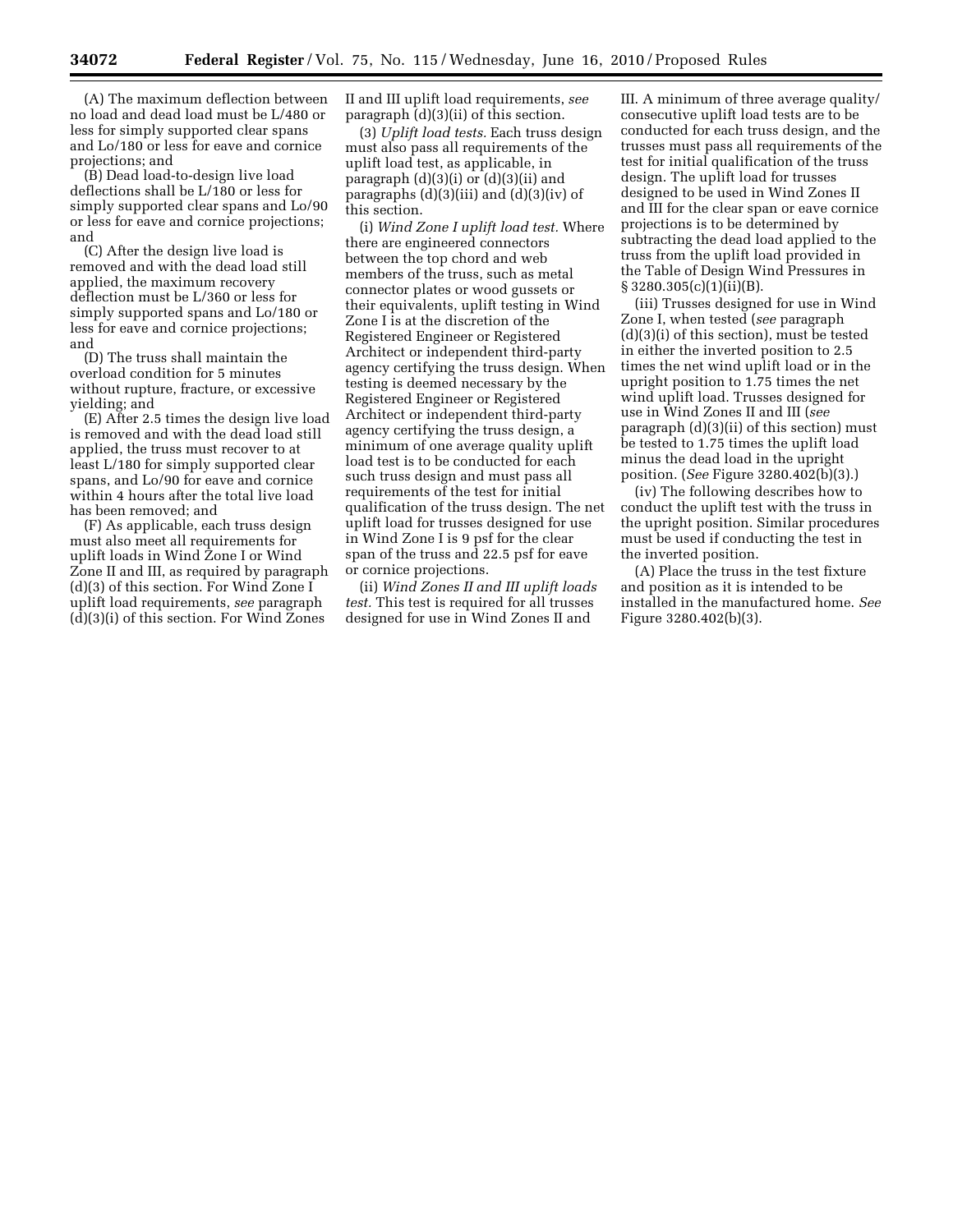

Figure  $3280.402(b)(3)$  – Test set-up for roof trusses tested for uplift in the upright position.

(B) Position the load measurement devices to register the wind uplift loads that will be applied to the top chord of the truss. The uplift loads shall be applied through tension devices not wider than one inch and spaced not greater than approximately 12 inches on center and shall be applied as uniform as possible, so as to simulate uniform loading. Gravity and wind uplift load tests may be performed on the same truss in this single set-up mode. For the wind uplift test, it is permissible to stabilize the bottom chord of the truss in the test fixture to simulate ceiling materials or purlin supports. Measure and record the initial elevation of the bottom chord of the truss in the test position at the mid-span and quarter points of the truss, and at the free end of an eave or cornice projection greater than 12 inches. Scissors or other unique truss configurations are to be measured at as many additional bottom chord panel points as necessary to obtain an accurate representation of the deflected shape of the truss, so as to be able to locate and record the point(s) of maximum deflection. Eave or cornice projection loads are applied separately for eaves or cornice projections greater than 12 inches. For eave or cornice projections greater than 12 inches, the

additional required load must be applied to the eave simultaneously with the main body load. For eave or cornice projection 12 inches or less, add the additional required load to the main body load and apply it to the entire top chord.

(C) Measure and record the deflection 5 minutes after the net uplift load has been applied. Design load deflection shall be L/180 or less for a simply supported clear span and Lo/90 or less for eave or cornice projections.

(D) For trusses tested in the upright position, continue to load the truss to 1.75 times the net uplift load in paragraph (d)(3)(i) of this section for Wind Zone I and 1.75 times the uplift load in paragraph (d)(3)(ii) for Wind Zones II and III, and maintain the load for one minute. For trusses tested in the inverted position (Wind Zone I only), continue to load the truss to 2.50 times the net uplift load in paragraph (i) for Wind Zone I, and maintain the full load for 3 hours. Regardless of the test position of the truss, upright or inverted, trusses must maintain the overload for the specified time period without rupture, fracture, or excessive yielding.

(E) Follow-up Testing. Follow-up testing procedures must include the following:

(*1*) All trusses qualifying under these test procedures must be subject to a quality control and follow-up testing program. Manufacturers of listed or labeled trusses must follow an in-house quality control program, with follow-up testing approved by an independent third party as specified in § 3280.402(f). Those home manufacturers producing trusses for their own use, and which are not listed or labeled, must have an inhouse quality control program that includes follow-up testing, as specified in this section, and approved by their Design Approval Primary Inspection Agency (DAPIA).

(*2*) Truss designs that are qualified but not in production are not subject to follow-up testing until produced. When the truss design is brought into production, a follow-up test is to be performed if the truss design has been out of production for more than 6 months.

(*3*) The frequency of truss manufacturer's quality control followup testing for trusses must be at least:

(*i*) One test for every 2,500 trusses for trusses qualified under the proof load truss test procedure or once every 6